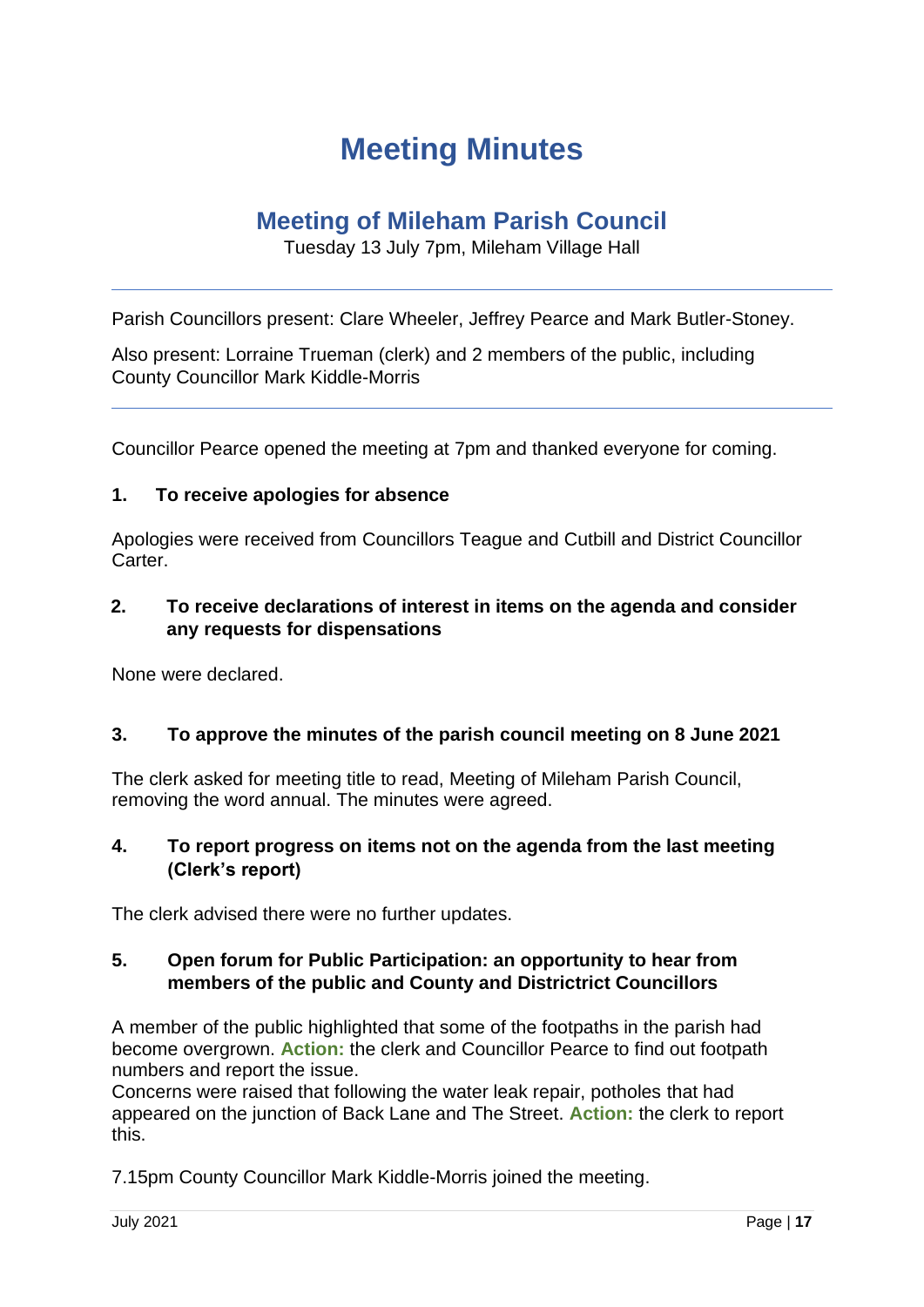# **6. To discuss the activity list and agree working groups**

The council agreed that the discussion should include all councillors and requested a meeting is arranged to discuss off line and ahead of the next meeting. **Action:** the clerk to propose some dates.

The councillors discussed how to let residents know what they are working on.

## **7. To consider response from George Freeman on route to school from Mileham to Litcham**

County Councillor Kiddle-Morris advised that he had discussed the matter with the cabinet minister and that the route is suitable for children to walk to school, based on the criteria set out by government. Councillor Pearce disagreed that the route met the government's criteria.

The councillors agreed to ask MP George Freeman to lobby the government on this matter. **Action:** the clerk to contact the press to highlight the issue.

## **8. To receive an update on the installation of the trods on Stanfield Road**

The clerk advised that payment had been received by Norfolk County Council and the engineer should be in contact soon.

## **9. To receive an update on the restoration of Beeston Road Pond**

The clerk advised that the application for a grant from Norfolk Community Foundation had been submitted with supporting documentation from District. Councillor Carter and Councillor Pearce.

#### **10. To receive an update on restoration of village sign**

The restoration work is now complete. The councillors expressed their appreciation at the high quality of the work. **Action:** the clerk to ensure receipts are received and to purchase a thank you gift for the volunteer.

#### **11. To receive an update on the plant 1 million trees initiative**

Councillor Butler-Stoney had spoken to local landowners and advised council there currently is little demand to plant trees.

County Councillor Kiddle-Morris stated that Norfolk County Council's initiative to plant 1 million trees was running over 5 years.

#### **12. To receive an update on cones on The Street**

Councillor Butler-Stoney had spoken to residents about the cones opposite the old school site, which had been placed on the verge to protect it from vehicles. He had agreed with the residents that, to visually improve the area, the cones would be reduced from 4 to 2.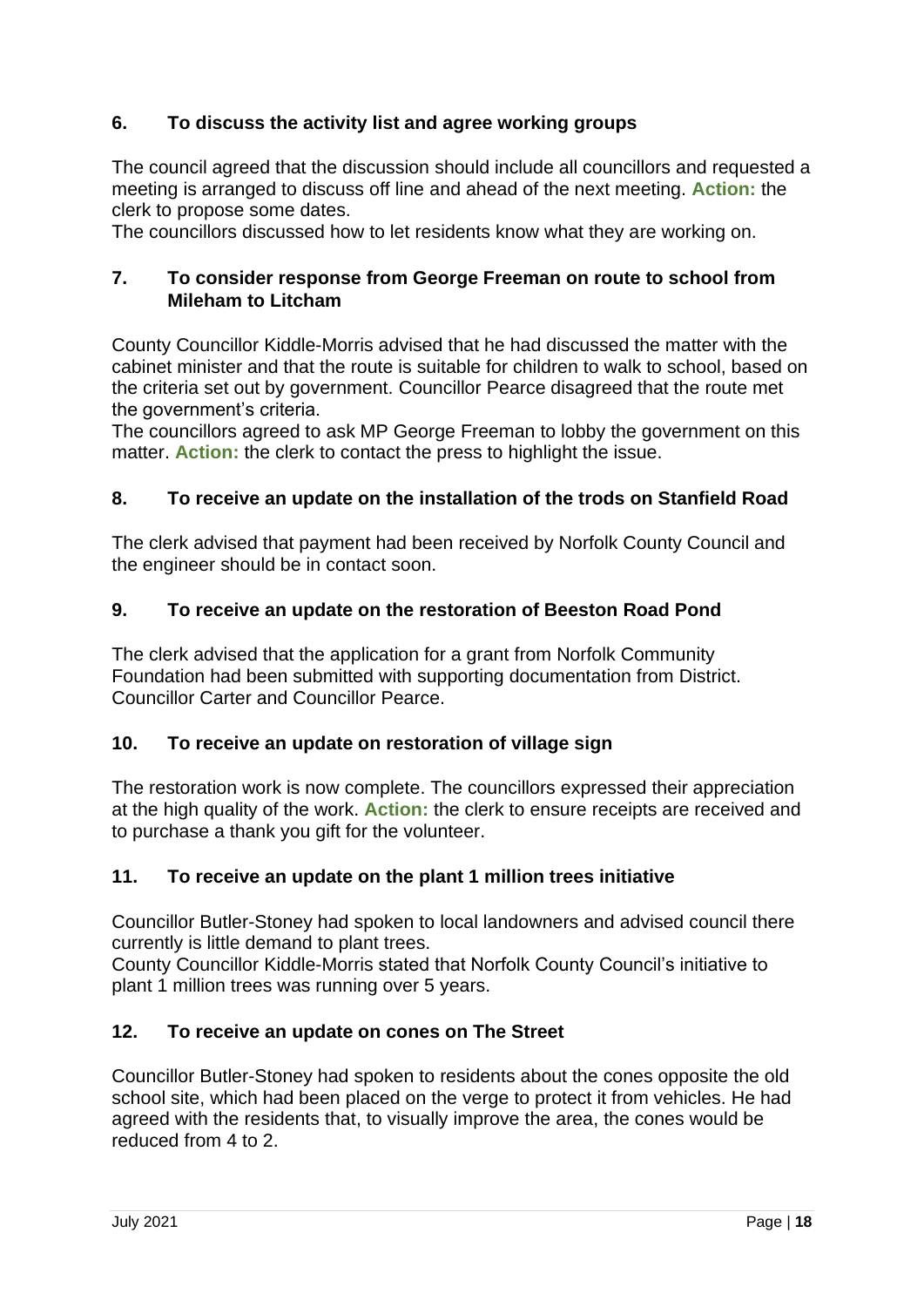## **13. To receive a report on Safer Norfolk Plan 2021-24**

Councillor Cutbill had attended a session on Safer Norfolk and shared an email ahead of the meeting. **Action:** all councillors to complete the survey.

## **14. To agree on action to be taken on cutting of grass verges**

County Councillor Kiddle-Morris advised that the verges inside the 30 mph were cut by Breckland and those outside were managed by Norfolk County Council. He went on to advise that the council could apply for a wildflower verge. **Action:** Councillors Pearce and Butler-Stoney to view the verges and agree a proposal for full council.

#### **15. To discuss replacing the noticeboard**

Not all councillors had viewed the options. **Action:** the clerk to recirculate the links.

## **16. Flooding**

#### **16.1 To discuss responses from flood letter raising issue at Burghwood Drive**

**Action:** the clerk to reply to Breckland Bridge and request a meeting on site.

## **16.2 To agree sending a letter to the landowner of the ditch from Tittleshall Road junction on Litcham Road to the bus stop**

The council agreed the land was owned by Norfolk County Council. **Action:** the clerk to send County Councillor Kiddle-Morris a copy of the email from Highways and to contact NCC to ask them to maintain the ditch.

#### **17. To agree meeting dates for 2021-22**

#### **17.1 New applications**

3PL/2021/0865/VAR, Variation of Condition No2 on 3PL/2019/0316/HOU - reduction in size of two storey extension, Coronation Farm Litcham Road. The Parish Council have no objections. COMMENTS.

#### **17.2 Decisions**

3PL/2021/0264/F, Proposed Holiday Cabin & Shower Building( Retrospective), Griffin Barn, Mill Farm Old Litcham Road. APPROVED.

3PL/2021/0888/LU, Proposed Extension to the rear of Bungalow (Certificate of Lawfulness), 17 Litcham Road. APPROVED.

TRE/2021/0160/TCA, Remove to Stump Acer Plantanus Robinia Acacia Frssia and Acer rebrum Red Sunset, Meadow Cottage. NO OBJECTION.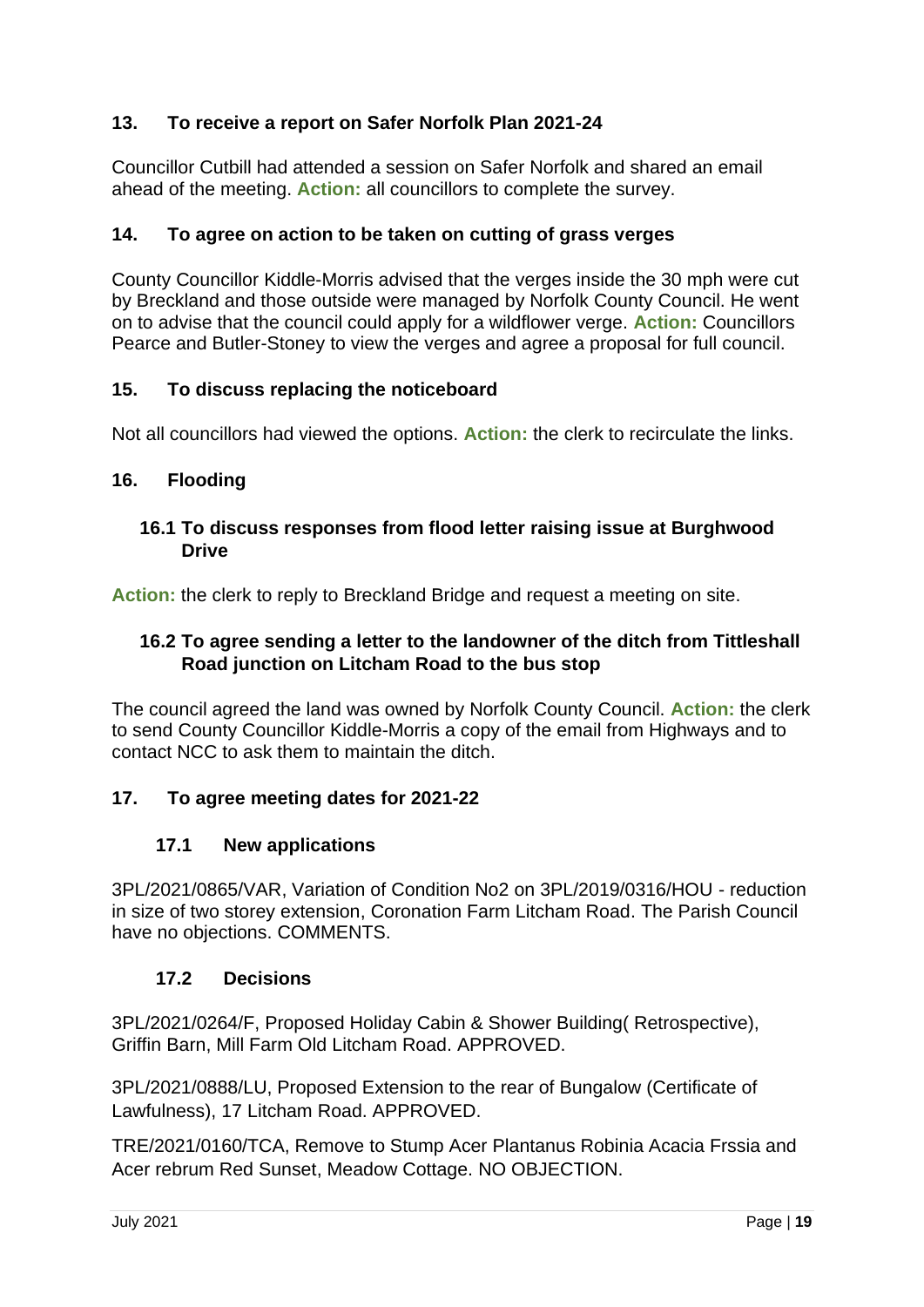## **18. To receive the latest SAM2 charts**

The clerk shared the charts.

## **19. To discuss Norfolk Projects Community**

The clerk advised that the survey was now closed and that first funding would be available in 2023.

## **20. To discuss the next litter picking date**

The council discussed the current length of the grass and the litter picking already carried out by residents. They agreed to postpone the next litter picking to early 2022.

## **21. To review and agree policies**

All policies were AGREED by council.

## **22. To discuss joining Norfolk Association of Local Council**

The council agreed to join NALC at a cost not more than £117.97.

#### **23. To discuss the sale of the old school site**

County Councillor Kiddle-Morris explained that the Education Department had agreed that the site is surplus to requirements and that the land is held in a trust. The county council is currently reviewing the documentation but some of this is missing. Councillor Butler-Stoney suggested the county council contact the parish council to see if they were able to offer any help with the missing information. **Action:** the clerk to contact the Head of Property at NCC to express the parish council's interest in acquiring the land. Councillor Pearce requested this letter to be shared with all councillors before being sent.

Councillor Pearce gave permission for County Councillor Kiddle-Morris to raise the issue of the road closure. He shared concerns that large vehicles would not use the official diversion and could cause issues on smaller roads. He requested that he was informed of any issues the councillors became aware of.

8.51pm County Councillor Kiddle-Morris left the meeting.

#### **24. Finance**

## **24.1 To approve the list of payments**

The payment list, at the bottom of the minutes, was approved but no signatories were at the meeting to sign cheques. The clerk stated the only payment due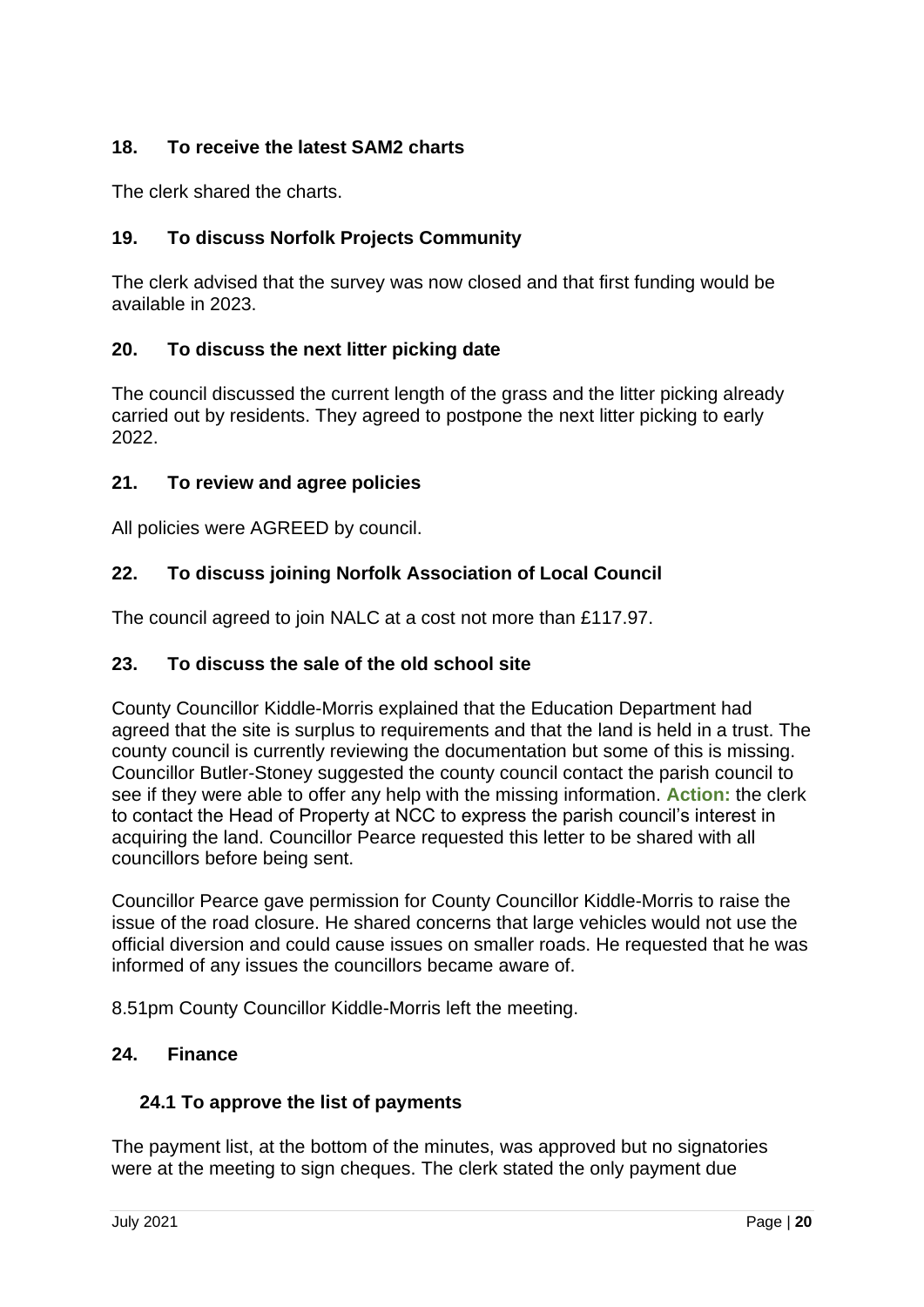immediately was her expenses and suggested that this payment was held until the bank account had been transferred to Unity.

# **24.2 To receive a report from Q1**

The clerk gave a summary of Q1.

# **24.3 To receive an update on the discrepancies in the fixed asset register**

The clerk advised that insurance company had confirmed that the lack of visibility of the assets owned by the Parish Council could mean that not all assets were covered by the current policy. Councillors wanted to make it clear that the issue with the fixed asset register was on paper and no assets had been lost.

## **24.4 To receive an update on the changeover of bank accounts to Unity Bank**

The clerk advised there had been a problem with the signatures on the bank mandate and these needed to be resubmitted.

## **25. Correspondence**

**Action:** the clerk to contact the Highway Rangers and ask them to cut back the grass around the village gate signs and clean them.

## **26. To receive items for the next meeting agenda 10 August 2021**

Discuss ideas for 2022/23 Parish Partnership Scheme.

## **To pass a resolution (under the Public Admission to Meetings Act 1960) to exclude members of the public and press for the following confidential items:**

9.01pm all members of the public left.

## **27. To agree clerk's additional hours worked**

The council AGREED to pay clerk the additional hours worked.

9.03pm Councillor Pearce closed the meeting.